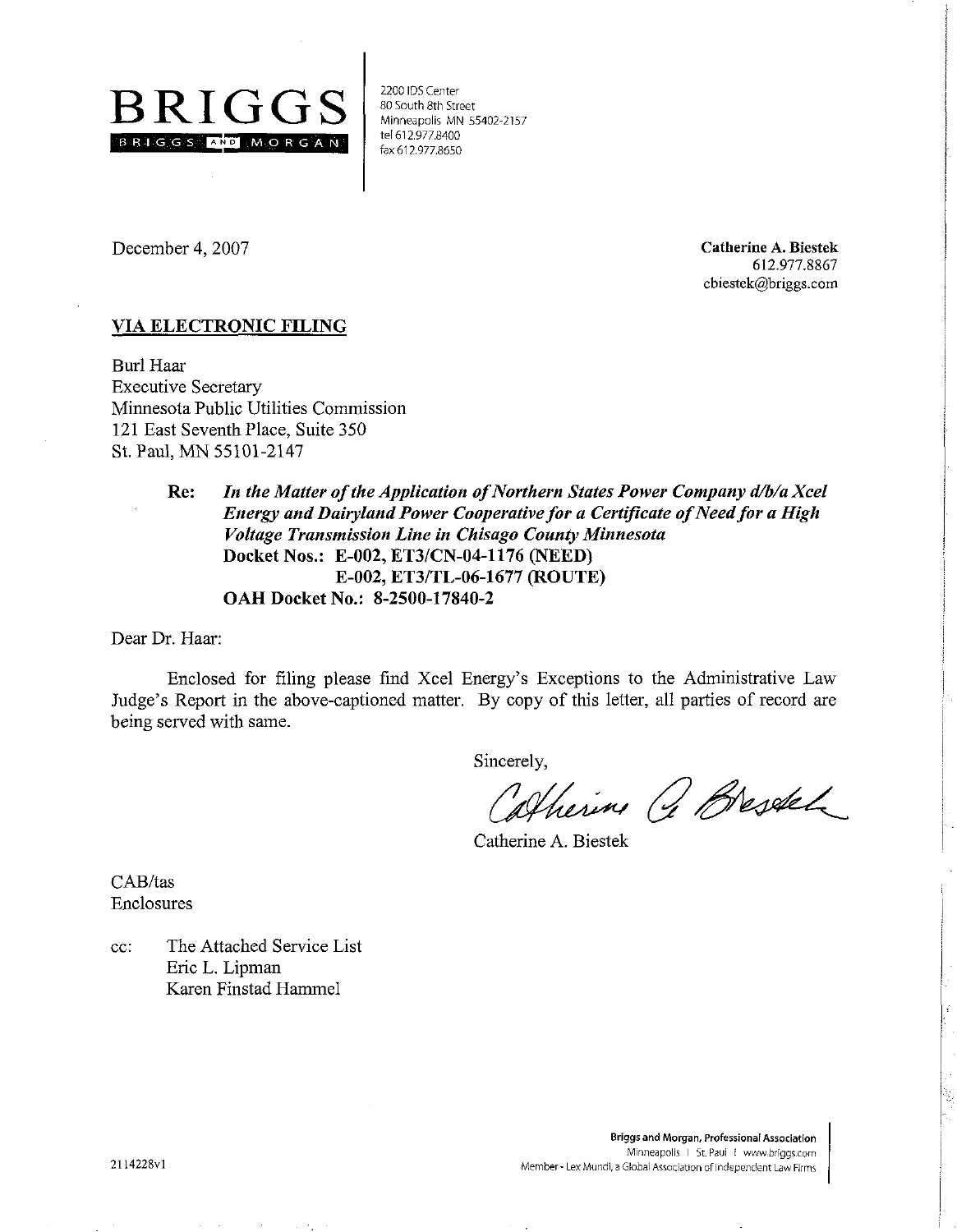# **STATE OF MINNESOTA BEFORE THE MINNESOTA PUBLIC UTILITIES COMMISSION**

LeRoy Koppendrayer Chair<br>Phyllis Reha Comm Marshall Johnson Commissioner Thomas Pugh Commissioner

IN THE MATTER OF THE APPLICATION OF MPUC Docket Nos.: NORTHERN STATES POWER COMPANY E-002, ET3/CN-04-1176 (NEED) D/B/A XCEL ENERGY AND DAIRYLAND **E-002**, ET3/TL-06-1677 (ROUTE) POWER COOPERATIVE FOR A CERTIFICATE OF NEED FOR A HIGH VOLTAGE TRANSMISSION LINE IN CHISAGO COUNTY MINNESOTA

Commissioner David Boyd Commissioner

**XCEL ENERGY'S EXCEPTIONS TO AND THE ADMINISTRATIVE LAW JUDGE'S REPORT** 

IN THE MATTER OF THE PETITION OF NORTHERN STATES POWER COMPANY D/B/A XCEL ENERGY AND DAIRYLAND POWER COOPERATIVE FOR A ROUTE PERMIT FOR A 115 KV AND 161 KV TRANSMISSION LINE FROM TAYLORS FALLS TO CHISAGO COUNTY SUBSTATION

### **INTRODUCTION**

Co-Applicants Northern States Power Company, a Minnesota corporation ("NSPM," "Xcel Energy" or the "Company"), and Dairyland Power Cooperative ("Dairyland")(collectively "Applicants") commenced these Certificate of Need and Route Permit proceedings for authority from the Minnesota Public Utilities Commission ("Commission") to upgrade and replace an existing 69 kV transmission line with a 115 kV transmission line from the Chisago County Substation near North Branch to Taylors Falls, Minnesota; and with a 161 kV transmission line from Taylors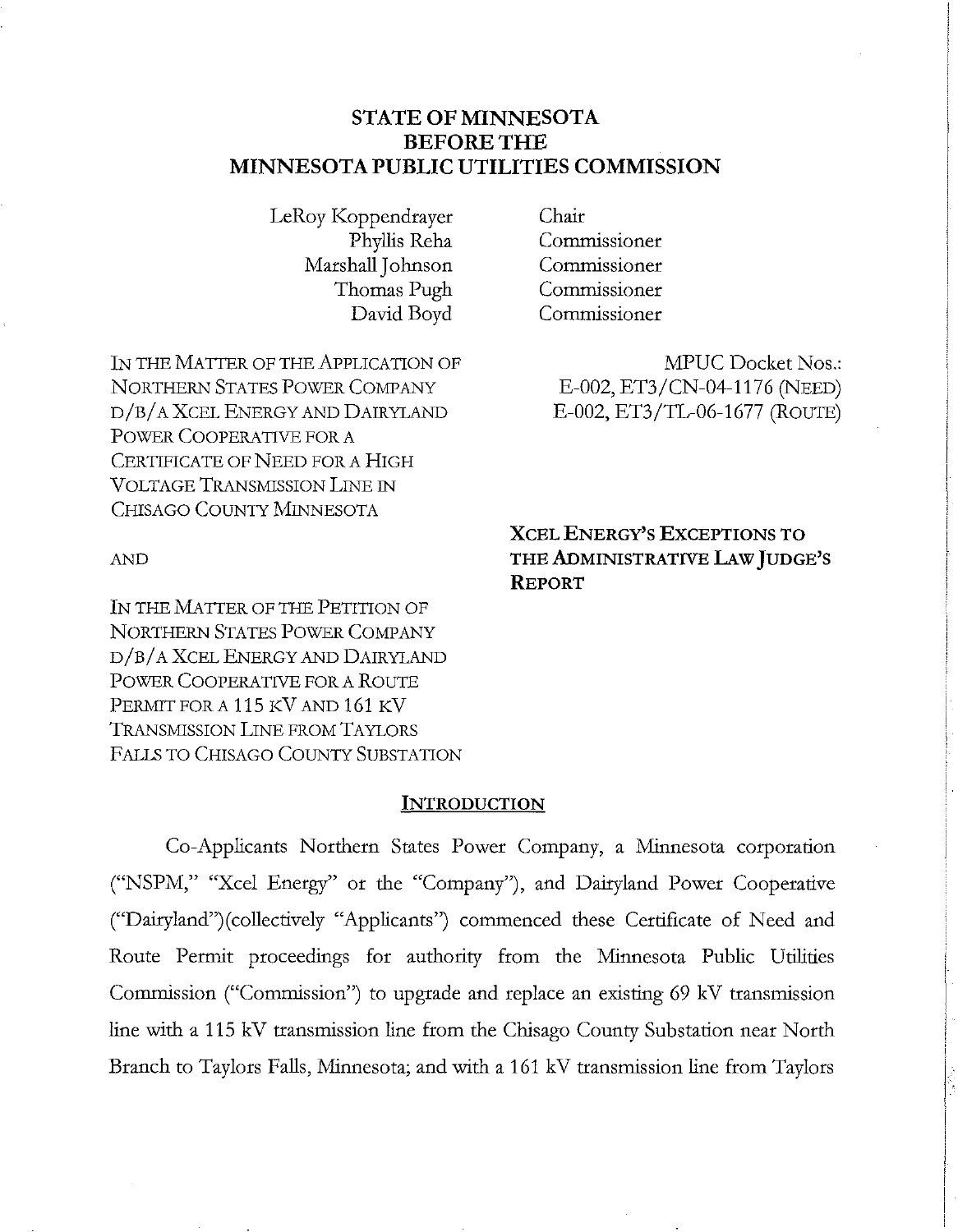Falls to the Minnesota/Wisconsin state border (and continuing in Wisconsin). After several days of evidentiary and public hearings, and post-hearing briefs, Administrative Law Judge Eric Lipman (the "ALJ") issued his Summary of Testimony at the Public Hearings, Findings of Fact, Conclusions and Recommendations ("Report") on November 19,2007.

The Report correctly finds that Applicants proved the proposed upgrade is needed and is the most appropriate system configuration in the record. Indeed, the record establishes this upgrade project is needed as soon as possible and delays in completing the upgrade should be avoided. And the Report is largely correct in analyzing the route for this upgrade project, including the need to place the line underground in the St. Croix River Valley to comply with regulatory requirements of the U.S. National Park Service and Mmnesota Department of Natural Resources.

The main point of controversy in the record was routing the upgraded line through the City of Lindstrom ("Lindstrom"). Applicants proposed to use the existing corridor on First Avenue and replace the 12 existing 60 to 70-foot wood poles with 7 new 90-foot steel poles along the existing alignment. The ALJ suggests that the Commission add seven miles of new corridor, impacting more than 40 additional landowners by going "Around-the-Lakes" between the Lindstrom and Shafer Substations. The ALJ's suggestion to route the line around the lakes should be rejected, and Xcel Energy takes exception to that aspect of the Report, because:

- (i) it would result in more impacts to more landowners;
- (ii) it would result in addtional incremental impacts since the existing wood poles would remain in the existing corridor in downtown Lindstrom;
- (iii) it is inconsistent with Minnesota law and is not supported by the record;
- (iv) it could create delay in a project that needs to be implemented now; and
- (v) it could require reopening the record to gve affected landowners the right to comment on this previously unproposed route and to evaluate the environmental impacts of this route variant.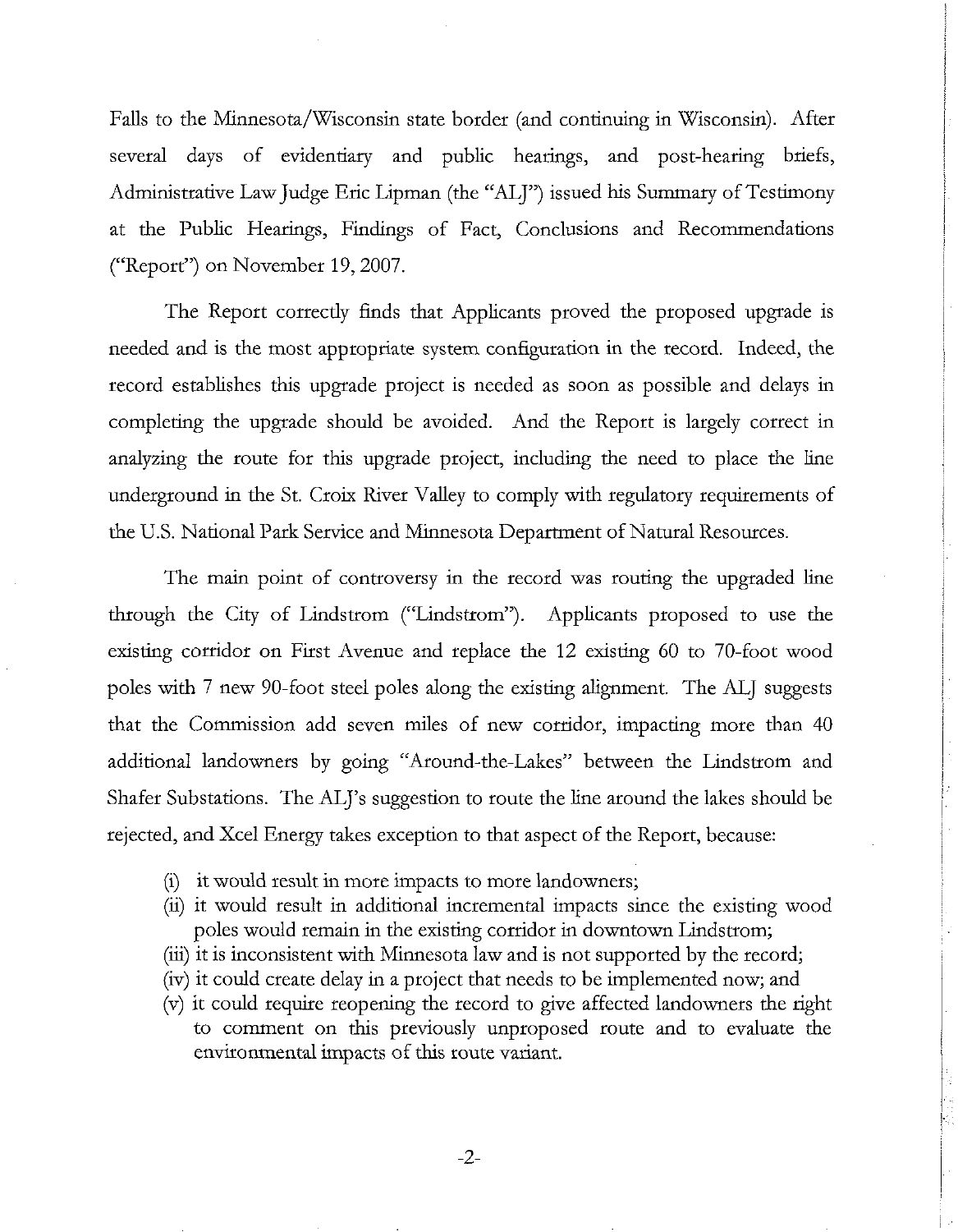#### **DISCUSSION**

Applicants agree with the recommendations pertaining to the Certificate of Need. And Applicants agree with most of the Report's Routing analysis. Thus, these Exceptions are narrowly focused on whether the Commission has a basis on this record to require a segment of the 115 kV line to be routed around the Lakes, north of Lindstrom, on a new transmission route rather than through downtown Lindstrom along the alignment of the existing 69 kV transmission line.

# A. The Record Is Inadequate for Routing Around-the-Lakes

The only real dispute pertains to Segment 3 of the proposed route. As proposed, Segment 3 goes from the Lindstrom Substation to the Shafer Substation using the pre-existing alignment of the 69 kV line and includes an approximately four block portion on First Avenue in Lindstrom. Segment 3 calls for replacing the 12 existing 60 to 70-foot wood poles along First Avenue with 7 new 90-foot steel poles.

The record is inadequate to support selecting the Around-the-Lakes variant as an appropriate alternative to Segment 3 of the proposed route. No routing proposal was ever submitted for the Around-the-Lakes variant.<sup>1</sup> Instead, this route variant was first raised in response to discovery requests during the case. Xcel Energy provided a preliminary review of variations, including going around the lakes (as well as going under the lakes), primarily to demonstrate why the proposed route using the existing alignment was superior to the other route variations. Other than the preliminary review during discovery, Xcel Energy conducted no further analysis of this route.<sup>2</sup>

<sup>&</sup>lt;sup>1</sup> This routing proceeding occurred under the Commission's alternative permitting process, governed by Minn. R. 7849.5500 to 7849.5720. Under that process, formal "alternative routes" are not required. See Minn. R. 7849.5530. Thus the Application did not include formal alternatives for going through Lindstrom and did not study alternative corridors.

<sup>&</sup>lt;sup>2</sup> Notably, the City of Lindstrom did not advocate the Around-the-Lakes variant in its pre-filed testimony, but instead recommended the Under-the-Lakes variant, which was not adopted by the ALJ. See LIND Ex. 201 at 4-5; LIND Ex. 204. No party submitted pre-filed testimony or evidentiary support for the Around-the-Lakes variant.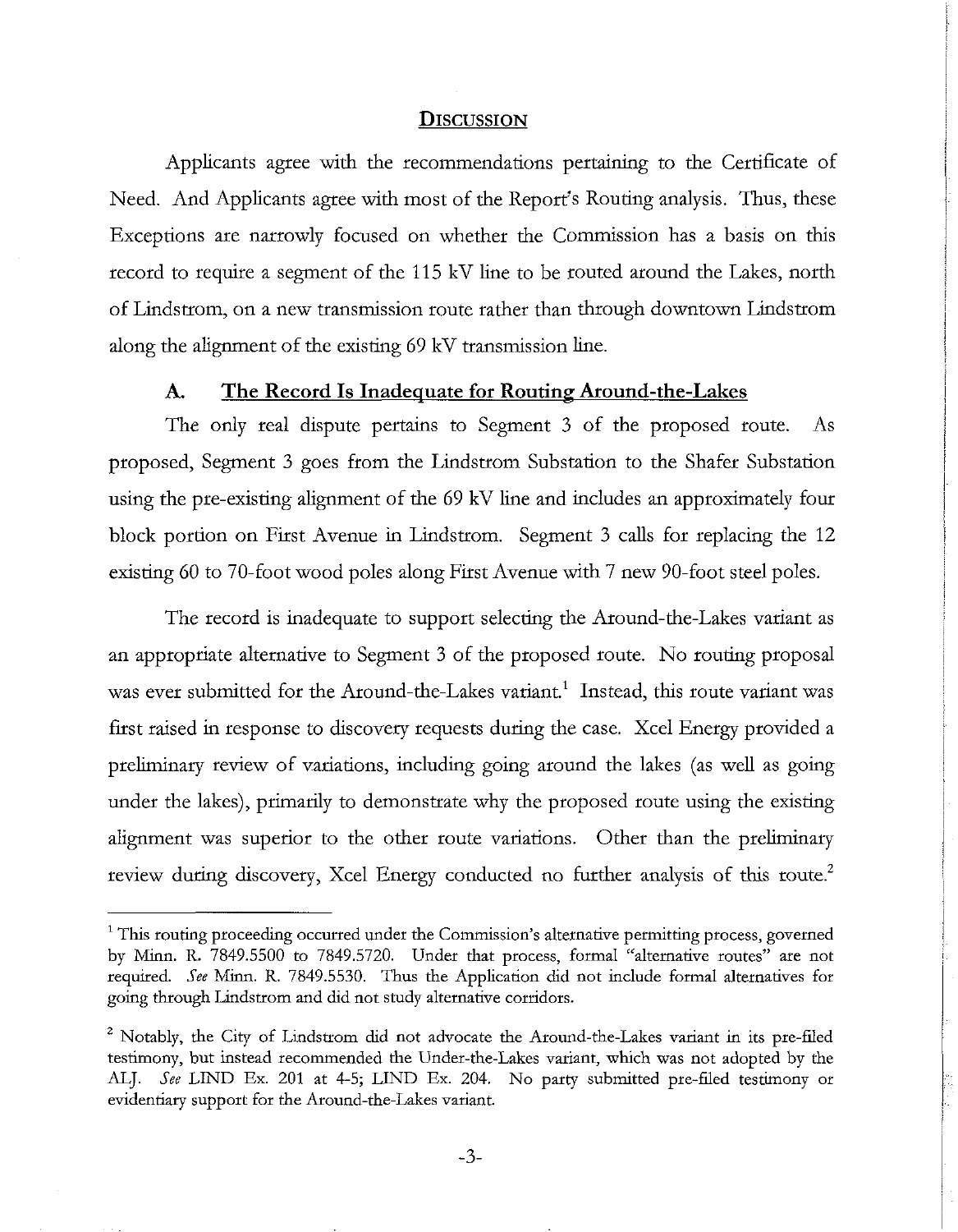Moreover, the Minnesota Department of Commerce Energy Permitting Facilities Staff ("EFP Staff') determined that the Around-the-Lakes variant was not feasible or viable for review in its Environmental Assessment ("EA") and, therefore, did not conduct an environmental review of the Around-the-Lakes variant in its EA.<sup>3</sup>

And whde the Commission's rules for notice requirements were technically satisfied with respect to this route segment regardless of the specific route ultimately selected, selection of the Around-the-Lakes variant would be problematic without reopening the record to ensure that the approximately 45 landowners and others impacted by this major change in the route have notice and the opportunity to be heard.<sup>4</sup> Since some of those properties are literally miles away from the existing line and the proposed route, it was very reasonable that many of these property owners would conclude that this proceedmg was not relevant to their property interests. They may have views about the Around-the-Lakes variant that did not get expressed on the record since that route variant was not analyzed as a formal alternative. Therefore, the desires of these potentially-affected property owners should be explored before the Commission approves selection of this route.

No other party provided evidence showing whether the Around-the-Lakes variant is viable or further explored it as an option. The ALJ notes only that the current and former Mayors of Lindstrom stated at the public hearings that they preferred the transmission line be routed around the lakes to avoid the Lindstrom business district.<sup>5</sup> But that statement of preference does not provide the record

*See* **XE/DPC** 4 at 73-74 (explaining why the EFP Staff did not **think** that Around-the-Lakes variant qualified as a "feasible or viable alternative[] for review in the EA").

**<sup>4</sup>**By contrast, the proposed route is supported with a detailed assessment of **all** the route segments, preliminary assessments for configuring the line and an analysis of the impacts on landowners affected by the proposal.

 $<sup>5</sup>$  ALJ's Report at 50.</sup>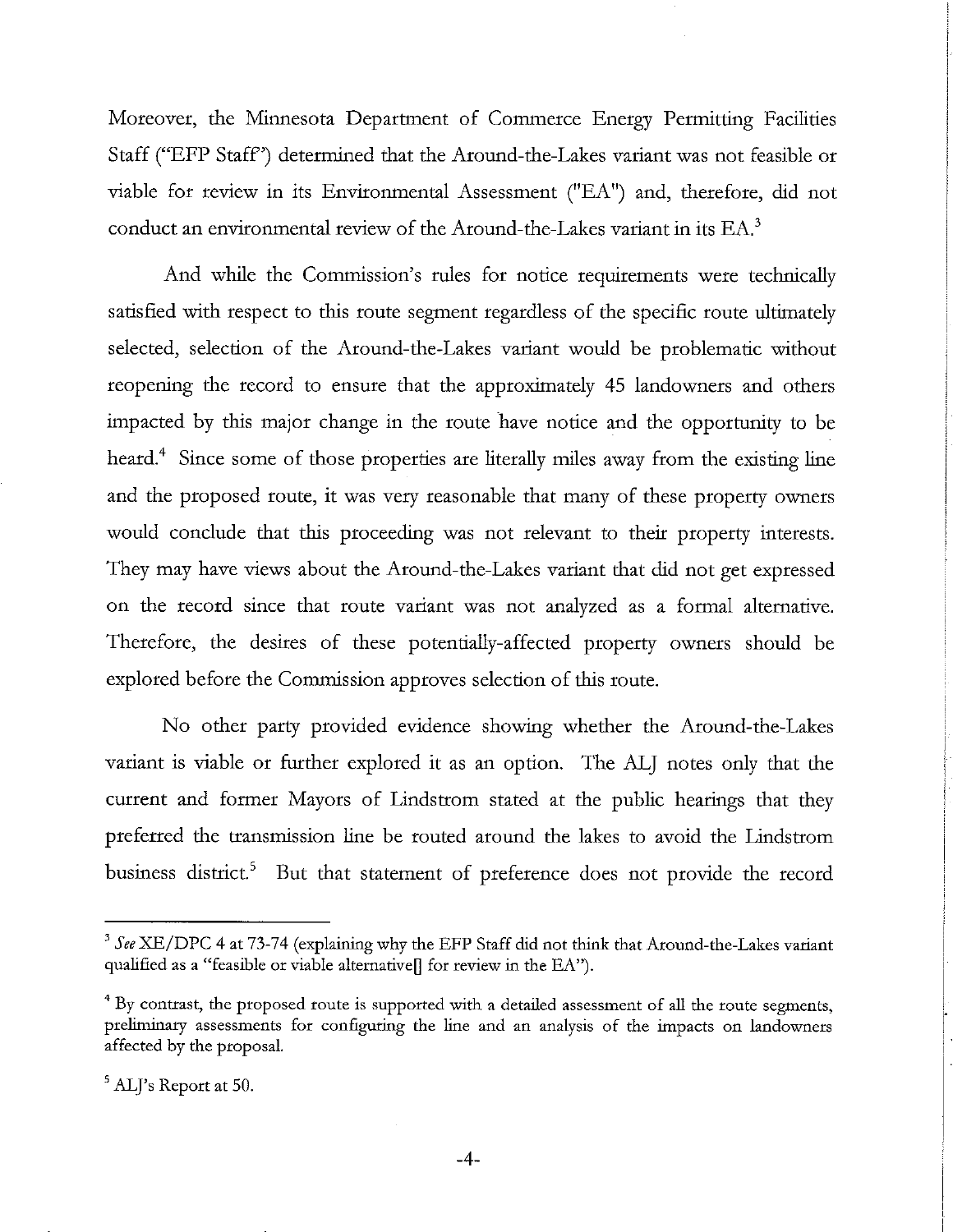support necessary to select the Around-the-Lakes variant as a viable option. For example, there is no City Council resolution or other formal position of the City of Lindstrom supporting this as an alternative. $6\degree$  To the contrary, the statements of these individuals (even public officials) cannot be relied on to represent the opinions of all of the 45 landowners along the Around-the-Lakes variant who could have reasonably believed that they would not be impacted by the transmission line as proposed by the Applicants and, therefore, did not believe it necessary to attend the public hearings to opine on the Around-the-Lakes variant.

Thus if the Commission is interested in the Around-the-Lakes variant, it might want to reopen the record on the route segment between the Lindstrom and Shafer Substations to allow (i) additional proceedings before the ALJ to vet the options for this route segment; (ii) completion of an environmental assessment by the EFP Staff of the various route variants; and (iii) an opportunity to all affected landowners to share their opinions on the impacts of a new route for the proposed transmission line.

Xcel Energy, however, is concerned with the potential for delay that this outcome could cause. It would be unfortunate if Applicants lost a construction season for the entire line whde addressing issues arising out of a single short segment of the line. It is clear from the record that there is an immediate need for the upgraded facdities and that taking more time to implement this upgrade project will only further exacerbate the risks to reliable service that customers face in this region of the State. Thus if the Commission decides to reopen the proceedings to further explore the Around-the-Lakes variant, Xcel Energy suggests that the Commission grant the Certificate of Need and issue a Route Permit for Segments 1, 2, 4, 5, and 6

<sup>&</sup>lt;sup>6</sup> McQuillin Mun. Corp.,  $\int$  12.126.10 (3rd ed.) (providing that a "municipality is not liable for or bound by the unauthorized statements of its officers or employees"). At the hearings, the city administrator of Lindstrom testified that the Lindstrom city council passed no resolution authorizing the city administrator to recommend various route variants in or around Lindstrom. Sept. 6,2007 Hearing Transcript Vol. **3** at 242-43.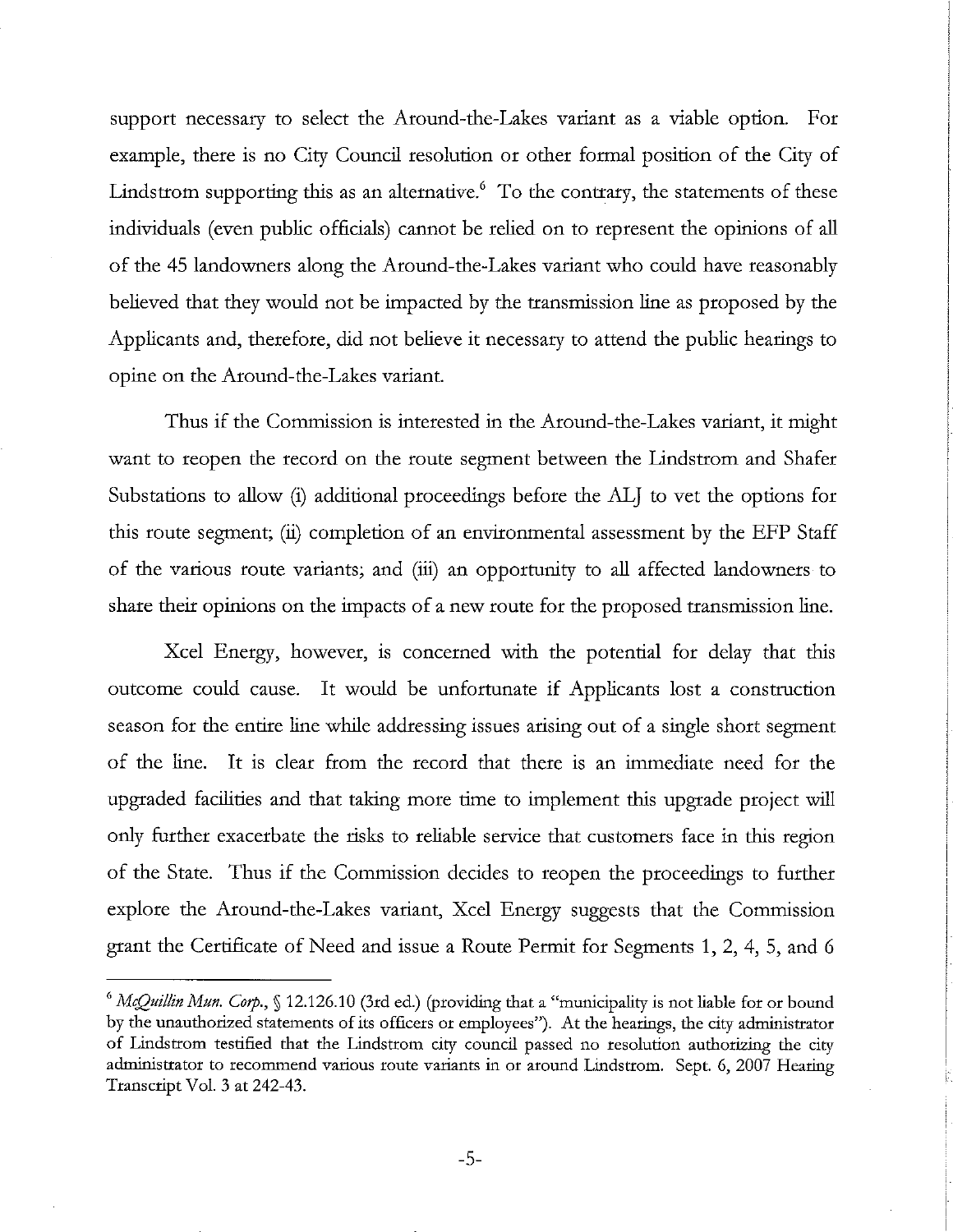(all segments except Segment 3's proposed alignment along First Avenue). This would allow Applicants to explore the option of advancing construction of some portion of the project whde the route for segment **3** is being finalized.

# **B.** Greater Environmental Impacts With a New Corridor

The ALJ suggested the Around-the-Lakes variant, concluding that creating more than seven miles of new corridor around North Lindstrom and North Center Lakes "avoids the special and definite tourism-related impacts associated with routing the line along the City of Lindstrom's downtown corridor  $\ldots$ <sup>7</sup> Requiring creation of more than seven miles of new corridor when a preexisting corridor is available creates greater environmental impacts and is inconsistent with Minnesota law, particularly when the existing corridor will remain after the new line goes around the lakes.

# 1. The *PEER* Decision

In his memorandum, the ALJ interpreted the Minnesota Supreme Court case *People for Envtl. Enlightenment*  $\dot{\infty}$  *Responsibility (PEER), Inc. v. Minnesota Envtl. Quality Council*, 266 N.W.2d 858 (Minn. 1978) (hereinafter "PEER") to support the ALJ's recommended modification, concluding that the Around-the-Lakes variant "does not implicate the same type of unique and 'noncompensable' environmental assets as was the case in *PEER."8* The ALJ concluded instead that it was downtown Lindstrom that possesses "unique regional assets" that "deserv[e] special guardianship" as opposed to "the more rural path around Chisago Lake."<sup>9</sup> Xcel Energy respectfully disagrees with the ALJ's analysis and application of the ruling in *PEER*.

In *PEER*, the Minnesota Supreme Court concluded that

<sup>&#</sup>x27; ALJ's Report at 44.

<sup>&</sup>lt;sup>8</sup> ALJ's Report at 50.

<sup>&</sup>lt;sup>9</sup> ALJ's Report at 50.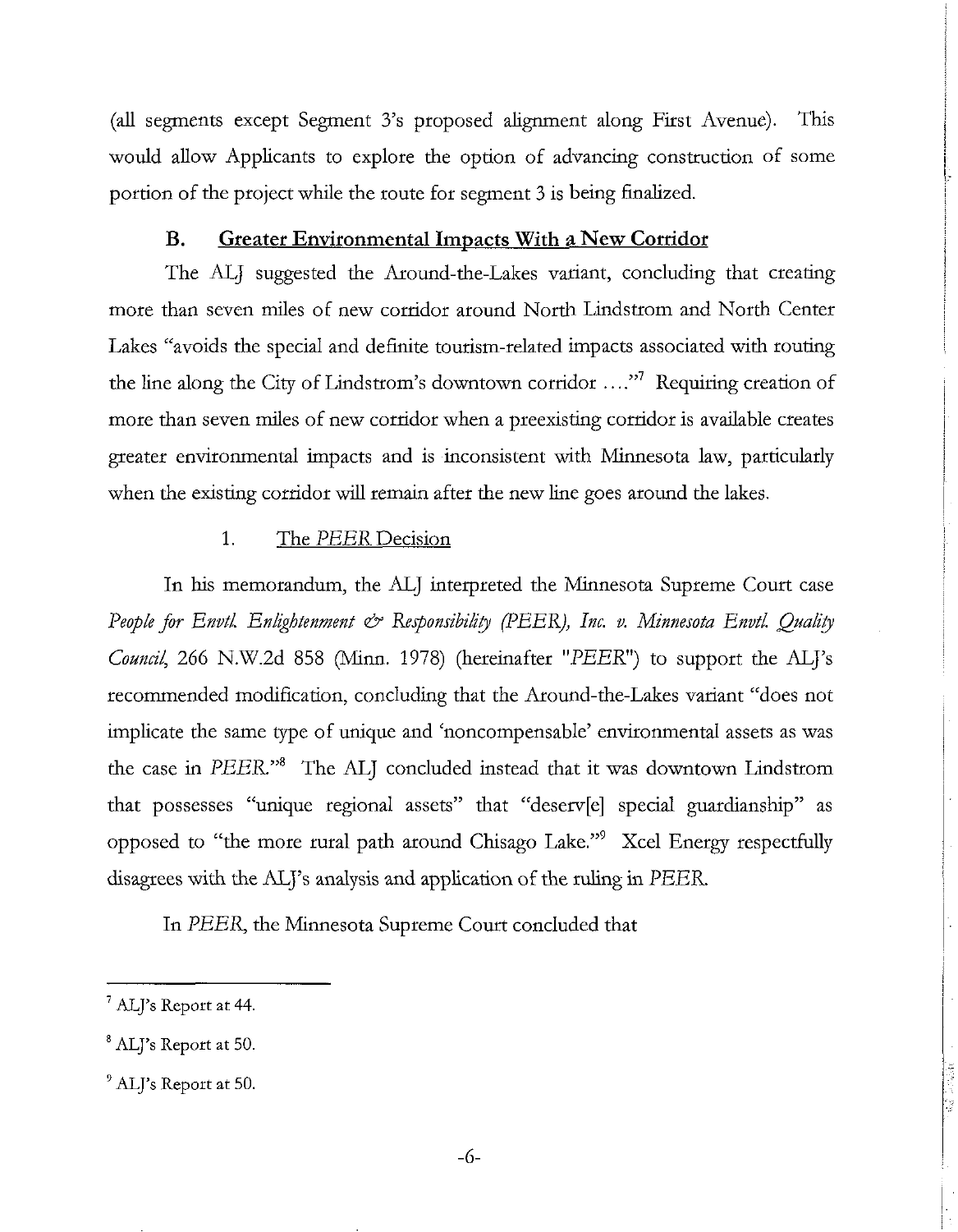in order to make the route-selection process comport with Minnesota's commitment to the principle of nonproliferation. the MEQC must, as a matter of law, choose a pre-existing route unless there are extremely strong reasons not to do so. We reach hs conclusion partly because the utdization of a pre-existing route minimizes the impact of the new intrusion by limiting its effects to those who are already accustomed to living with an existing route. More importantly, however, the establishment of a new route today means that in the future, when the principle of nonproliferation is properly applied, residents living along this newly established route may have to suffer the burden of additional powerline easements.

266 N.W.2d at 868 (emphasis added). In reaching this conclusion, the Court emphasized that persons "who lose their homes can be fully compensated in damages," whereas the "destruction of protectible environmental resources [which in PEER included a lake and woods], however, is noncompensable and injurious to all present and future residents." Id. at 869.

Here, it is Xcel Energy's proposed route between the Lindstrom and Shafer Substations that closely adheres to the nonproliferation doctrine. Xcel Energy's proposed route follows the route alignment of the existing 69 kV transmission line along First Avenue in Lindstrom, and nothing in the record establishes the requisite strong reasons for deviating from this existing alignment.

Lindstrom primarily takes issue with the aesthetic impact of the proposal, essentially arguing that the State of Minnesota should take the reconstruction of the transmission line as an opportunity to remove the line from First Avenue. The ALJ suggests that the replacement of the existing 69 kV transmission line with a 115 kV transmission line may impact Lindstrom's ability to be a "retail and tourism center." There is no evidence in the record that the proposed route would have such an impact on Lindstrom, but to the extent that such an impact might occur, it would be incremental to the impact Lindstrom already experiences from the existing 69 kV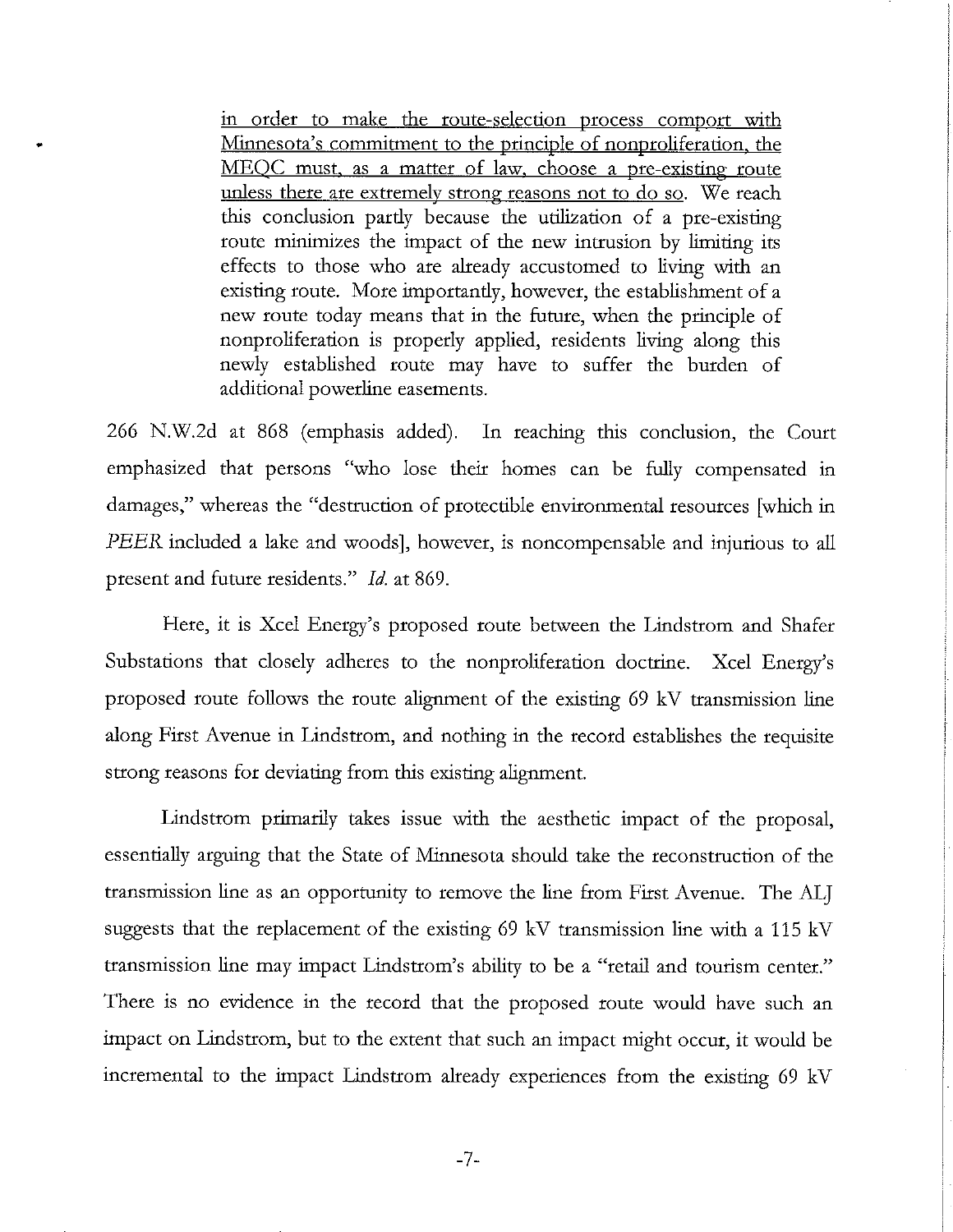transmission line.<sup>10</sup> And even if the proposed transmission line were re-routed along the Around-the-Lakes variant, Lindstrom would realize little to no aesthetic benefit because the existing wood poles along First Avenue would still remain in order to continue supporting the Company's existing electrical distribution lines and other utility lines that are currently on these poles.<sup>11</sup> Reliance on unfounded assumptions about aesthetic impacts, taken in isolation, without considering the environmental impacts of the Around-the-Lakes variant is not a strong enough justification for the Commission to decline to route the proposed 115 kV transmission line along the existing 69 kV transmission line alignment through Lindstrom.

# 2. Additional Impacts

Unlike the proposed route, the Around-the-Lakes variant would result in several additional new environmental impacts.<sup>12</sup> Routing the transmission line around the lakes would (i) require approximately 7.3 rmles of new corridor; (ii) require clearing approximately 2,700 linear feet of trees along the right-of-way, resulting in an approximate total of three acres of tree clearing; (iii) require crossing nine wetlands that are listed in the National Wetlands Inventory ("NWI"), including one currently un-impacted wetland that is approximately 800 feet wide and might need to be filled in to cross; and (iv) impact approximately  $45$  residences.<sup>13</sup>

Routing the line around the lakes would also result in two corridors instead of the existing one corridor. The First Avenue corridor WIU exist whether or not the

<sup>&</sup>lt;sup>10</sup> XE/DPC Ex. 18 at 13, 16. Compare the photographs of the existing 69 kV transmission line and the proposed 115 **kV** transmission line on First Avenue in Lindstrom. XE/DPC Ex. 4 at 43.

 $11$  XE/DPC Ex. 18 at 13.

<sup>&</sup>lt;sup>12</sup> Non-environmental considerations include that the Around-the-Lakes variant would cost an approximate additional \$1.4 million to construct, and it may conflict with planned development in the alternative segment area. Ex. XE/DPC 17; Ex. XE/DPC 20 at 8,13.

**l3** Ex. XE/DPC 20 at 8-9,13; Ex. XE/DPC 4 at 74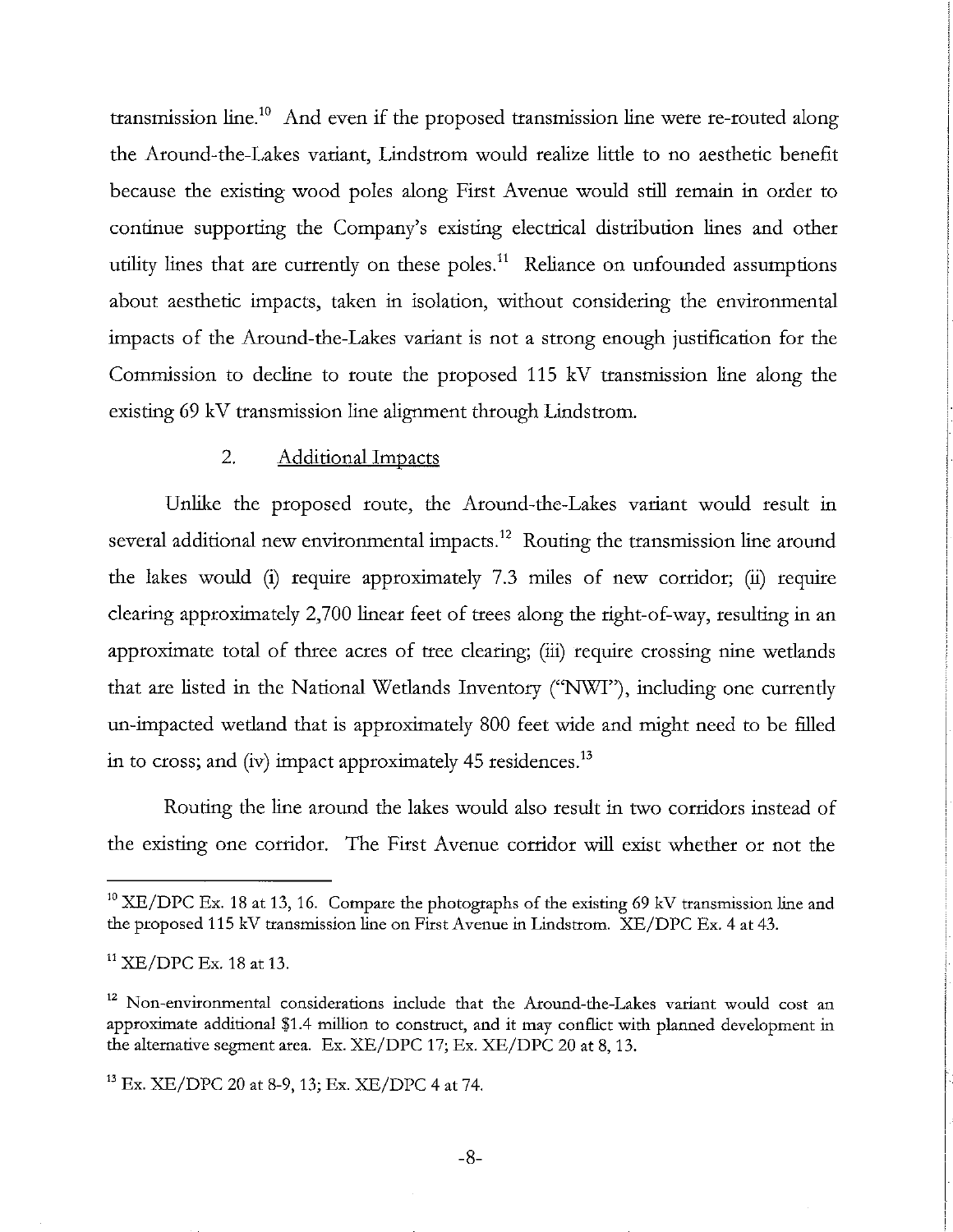upgraded transmission line follows that corridor. Furthermore, the undisputed record evidence is that if the Commission orders a different route, the existing wood poles on First Avenue will remain in place. Xcel Energy's existing distribution circuit will remain on those poles as well as the telecommunications lines that are placed on those poles pursuant to a pole attachment agreement.<sup>14</sup>

The very real and incremental environmental impacts of the Around-the-Lakes variant would need to be explored. These important considerations far outweigh the incremental impacts of seven 90-foot steel poles replacing twelve 60 to 70-foot wood poles along the existing First Avenue corridor.

# 3. Underground Along Newell Avenue

If the Commission concludes that following the existing alignment along First Avenue is unacceptable, the only potentially viable route variation in this record for Segment 3 is to move the line two blocks south from First Avenue to Newell Avenue and construct that segment underground. In contrast to the Around-the-Lakes variant, undergrounding the proposed transmission line along Newell Avenue was discussed repeatedly during the contested case proceeding and could constitute a viable alternative to Route Segment 3 if the Commission prefers to avoid First Avenue.<sup>15</sup> And since the transmission line route along Newell Avenue would be underground in a right-of-way (a city street) under the authority of the city of Lindstrom and in close proximity to the Company's proposed alignment, it is less likely that affected landowners will be able to claim unfair surprise or lack of notice.

 $14$  Ex. XE/DPC 10 at 10-11.

<sup>&</sup>lt;sup>15</sup> The Newell Avenue Underground Option was referred to at least 14 times during the hearings. Sept. 4, 2007 Hearing Transcript Vol. 1C at 46; Sept. 5, 2007 Hearing Transcript Vol. 2A at 61-62, 67, 106 and Vol. 2B at 10, 19, 29-30, 34. Whereas, the Around-the-Lakes variant was mentioned only five times during the hearings. Sept. 6,2007 Hearing Transcript Vol. 3 at 178-179,217; Sept. 7, 2007 Hearing Transcript Vol. 4 at 153.154.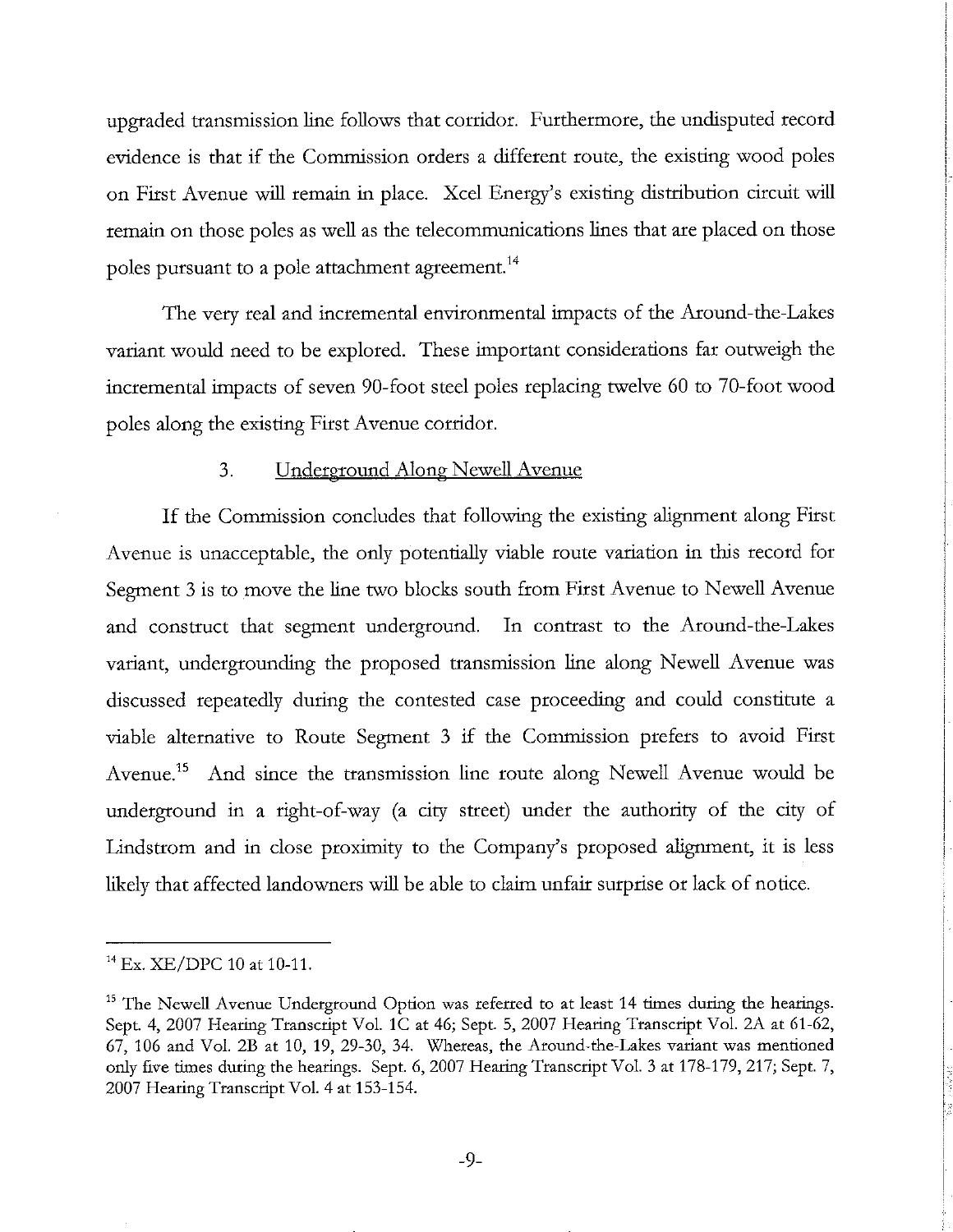Undergrounding along Newell Avenue, however, is still inferior to the proposed route along First Avenue. It would (i) be slightly longer; (ii) be approximately \$3.5 million more expensive; (iii) require about 0.5 mile of new corridor; (iv) impact approximately 63 residences and 16 business not impacted by the existing First Avenue route; (v) disrupt traffic and commerce during an extended construction period; and (vi) would not elimnate the overhead wood poles and wires currently located on First Avenue.<sup>16</sup> This alternative, however, would avoid the incremental impacts of the taller (but five fewer) poles proposed for Segment 3.<sup>17</sup>

Based on the above considerations, Xcel Energy respectfully requests that the Commission grant a Route Permit for the Applicants' proposed route or, if the Commission prefers to avoid First Avenue in Lindstrom, then order undergrounding along Newell Avenue, and decline to modify the route to include the inferior Aroundthe-lakes variant.

# C. Other Considerations

If the Commission declines to route the proposed transmission line along the existing on First Avenue in Lindstrom and, instead, is inclined to order a nonstandard installation, such as undergrounding along Newell Avenue or overhead around the lakes, important questions would be raised about appropriate allocation of cost responsibility for that non-standard installation. If the Commission prefers one of the non-standard installations for Segment 3, Xcel Energy suggests that a subsequent proceeding be commenced to address whether Lindstrom or ratepayers generally should pay for the incremental cost of the non-standard installation.

**l6** Ex. XE/DPC 20 at 12.

<sup>&</sup>lt;sup>17</sup> Undergrounding on Newell Avenue is distinguishable from undergrounding in Taylors Falls because the facilities are proposed to be placed underground in Taylors Falls to meet the permit requirements of the U.S. National Park Service and the U.S. Army Corps of Engmeers in the St. Croix National Scenic Riverway. See Exs. XE/DPC 18 at 11-12; XE/DPC 20 at 13.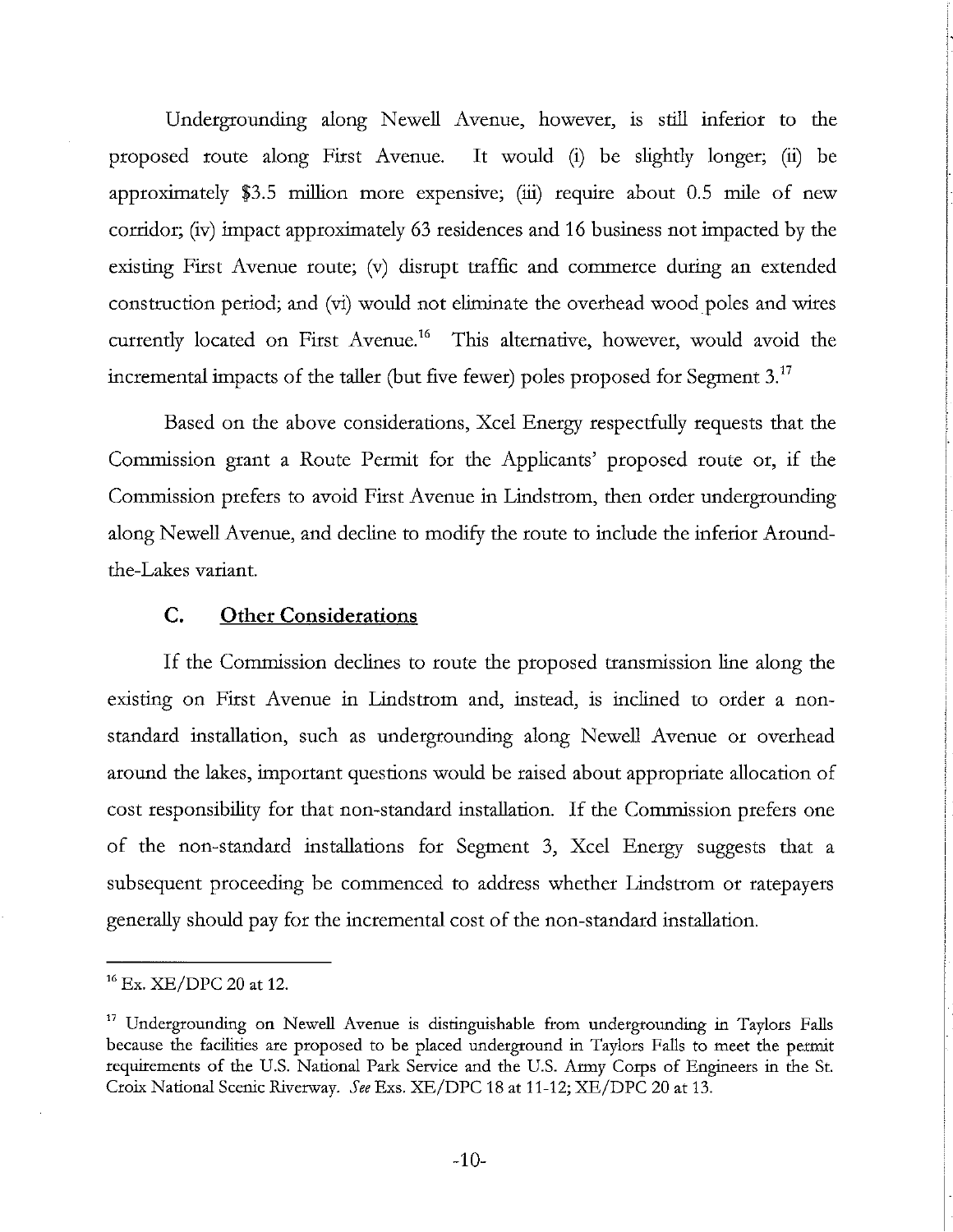The Department referred to this issue in the hearings.<sup>18</sup> Special facilities requested by municipalities and others raise important policy questions about who should be responsible for the cost of the special facilities that they request. This is an especially valid inquuy when a non-standard installation is selected for aesthetic reasons at the request of a local government unit, and the aesthetic benefits of implementing that non-standard installation will be incremental and minor.<sup>19</sup> Here, the existing poles along First Avenue in Lindstrom will remain in place even if the Commission decides to implement another alternative.<sup>20</sup> The Commission should consider who ultimately will be responsible for the costs in this circumstance.

The claim is that there's local externalities on the local community. And you would test whether the benefits, which would be avoided costs as it were by undergrounding the line, are greater than the cost of undergrounding by just simply asking them -- them being the local community, City of Lindstrom -- for example, if they're willing to pay more; are they willing to pay the additional cost of undergrounding or aren't they. You'd have a quick rough estimate as to whether the benefits exceed the cost. Because the people who claim the benefits of undergrounding, for example, exist, give you an estimate right there. They do a cost ben test themselves.

Sept. 10,2007 Hearing Transcript Vol. 5 at 103-04

<sup>19</sup> In testimony of Lindstrom's City Administrator, John Olinger, indicated that Lindstrom has already invested sigmficant dollar amounts in aesthetic upgrades as part of its efforts to preserve its tourism industry. Ex. LIND 201 at 5-6; Sept. 6, 2007 Hearing Transcript Vol. 3 at 248-49, 261. This fact may be relevant to the Commission's consideration of any cost responsibility for the implementation of a non-standard installation for Segment **3.** 

 $20$  If, ultimately, Lindstrom wants the Company to remove the existing wood poles on First Avenue that will still remain to support electrical distribution and other utility lines, the Company's City Requested Facilities Surcharge Rider ("CRFS") tariff would require that ratepayers in Lindstrom be responsible for the costs of undergrounding the Company's distribution facilities. See In re Matter of *Xcel's Petition for Approval of a City Requested Facilities Surcharge Rider, Order Approving Xcel's City* Requested Facilities Surcharge Rider With Modifications and Requiring Compliance Filing, MPUC Docket No. E-002/M-99-799 (Sept. 21, 2001). The Company believes that the ratemaking

**<sup>18</sup>**On cross-examination Dr. Stephen Rakow of the Department was asked how value claimed costs to a community caused by an overhead transmission line, to which Dr. Rakow explained one evaluation method to asslgn a dollar value to such costs, referred to as the "willingness to pay" test: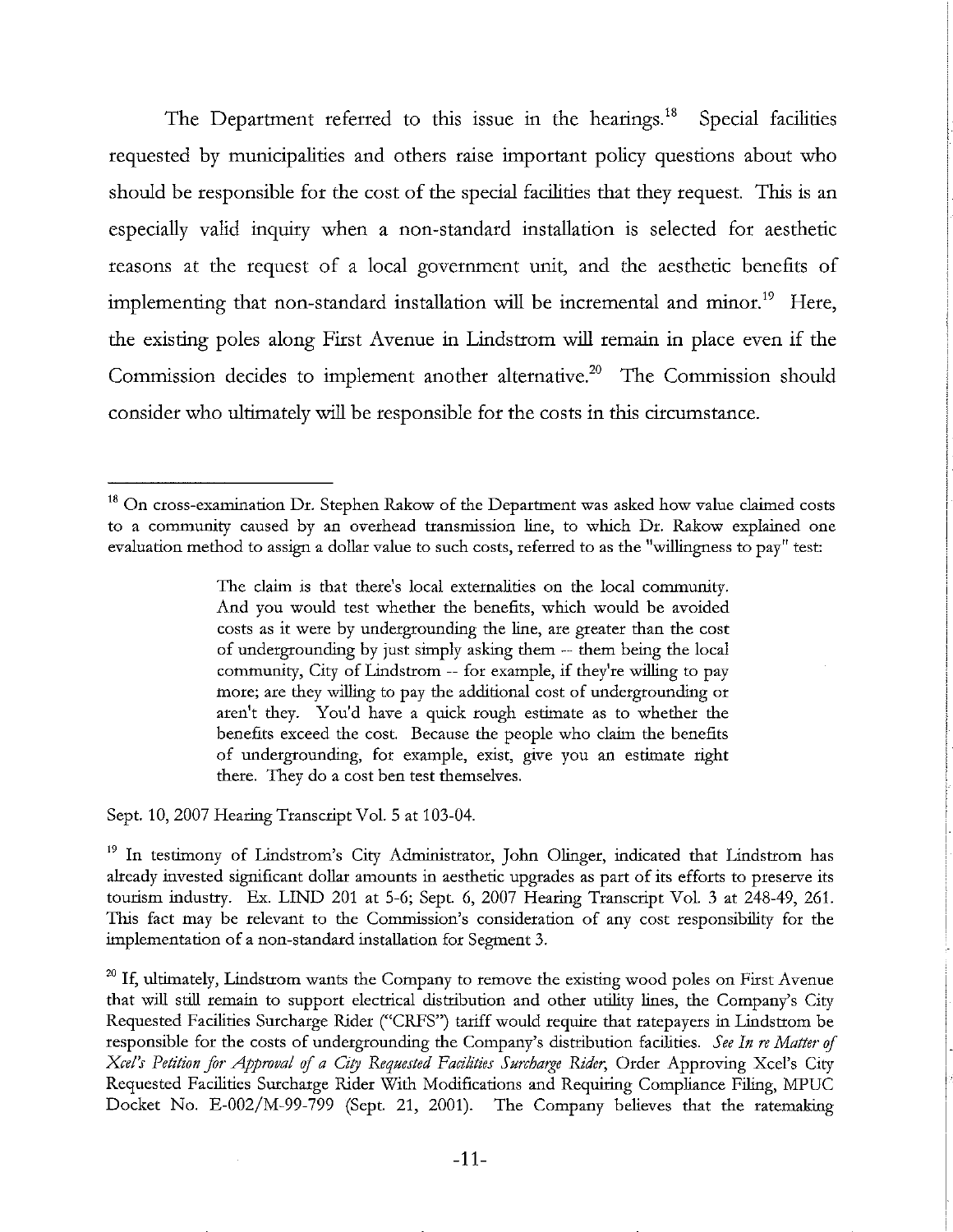#### **CONCLUSION**

The record supports the conclusion that (i) the Certificate of Need should be granted as proposed, and (ii) the Route Permit should be issued as proposed. In the alternative, the Commission could grant the Certificate of Need and the Route Permit with the exception of Segment 3 and remand Segment 3 back to the ALJ for further proceedings. This alternative outcome would allow Applicants to explore advancing construction of some portion of the project whde simultaneously addressing any remaining issues over the route through downtown Lindstrom.

Dated:  $\mathcal{Q}_{\ell} c \cdot 4, 2007$  Respectfully submitted,

Of Counsel:

Assistant General Counsel Briggs and Morgan, P.A. Xcel Energy Services Inc. 2400 IDS Center 414 Nicollet Mall  $-5^{th}$  Floor 80 South Eighth Street<br>Minneapolis, MN 55401 Minneapolis, MN 5540

Michael C. Krikava (#182679) James P. Johnson (#172790) Catherine A. Biestek (#351088) Minneapolis, MN 55402 (612) 334-8566

# **ATTORNEYS FOR NORTHERN STATES POWER COMPANY, A MINNESOTA CORPORATION**

principles supporting the CRFS Rider may also be relevant to the Commission's consideration of any cost responsibility for the implementation of a non-standard installation for Segment **3.**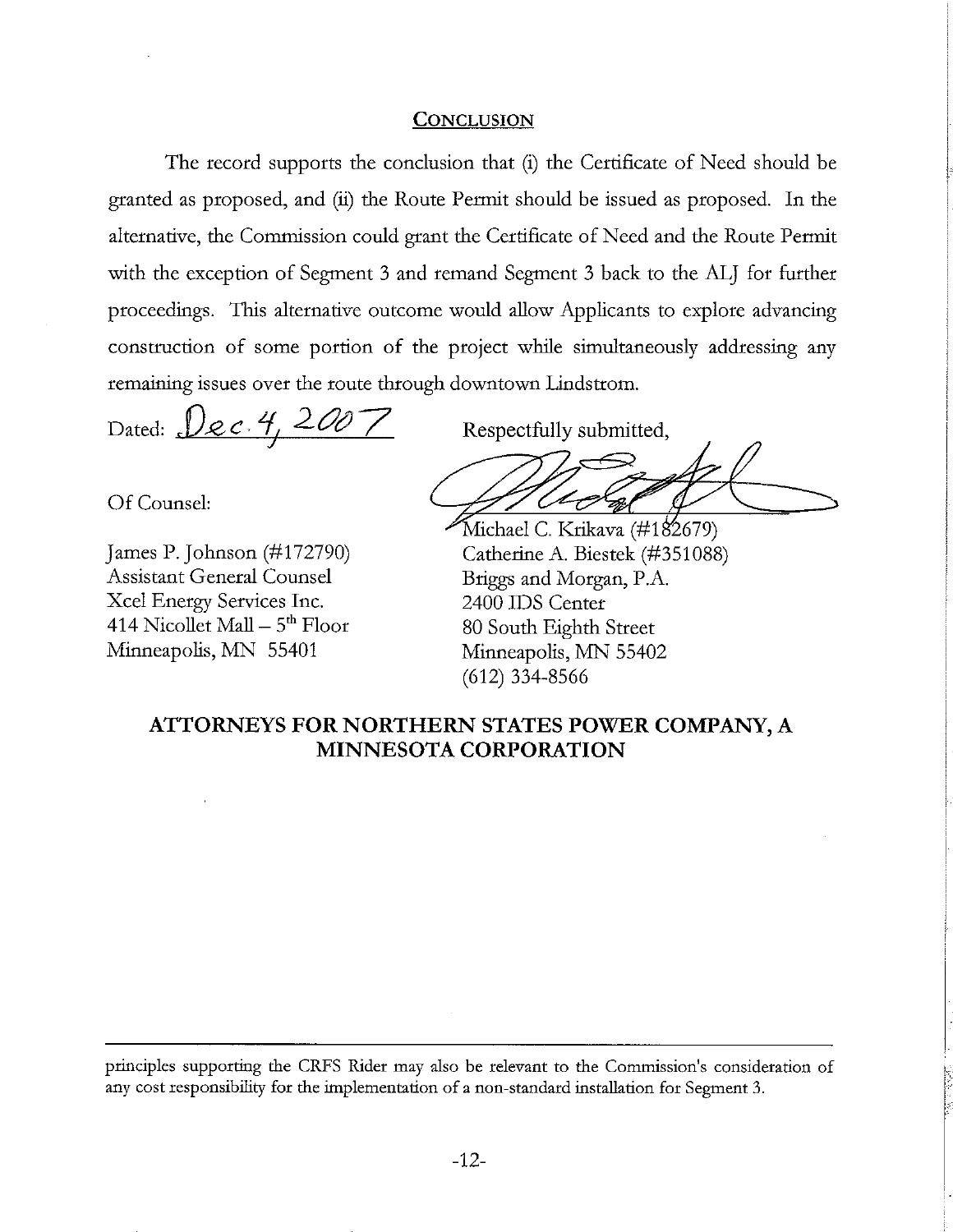# STATE OF MINNESOTA ) ) ss. COUNTY OF HENNEPIN )

AFFIDAVIT OF SERVICE MPUC Docket No.: E-002/CN-04-1176; E-002/TL-06-1677 OAH Docket No.: 8-2500-17840-2

Theresa Senart, being first duly sworn, deposes and states that at the City of Minneapolis, County of Hennepin, State of Minnesota, on the 4th day of December, 2007, she served Xcel Energy's Exceptions to the Administrative Law Judge's Report upon the people listed upon the attached service list via e-mail except for those persons specified to receive filings via U.S. Mail only. Said document is also being filed electronically through the PUC's website and therefore a paper copy is not being sent separately to the OAH, PUC or DOC.

heresa Senart Theresa Senart

Subscribed and sworn to before me this<br>4th day-of December, 2007 TARY PUBLIC **RUELLE L'HERSTI**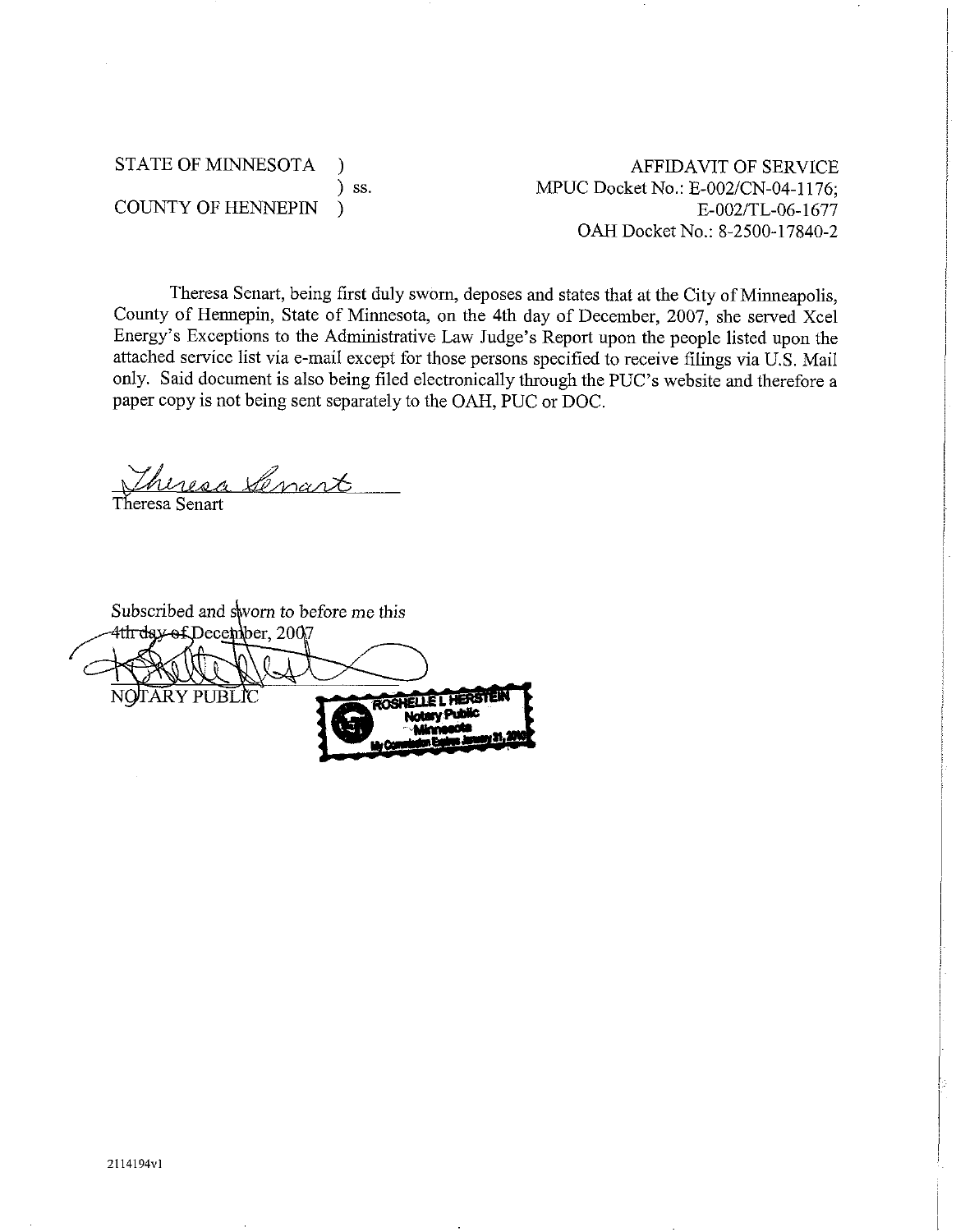#### **SERVICE LIST**

### IN THE MATTER OF THE APPLICATION OF NORTHERN STATES POWER COMPANY D/B/A XCEL **ENERGY AND DAIRYLAND POWER COOPERATIVE FOR A CERTIFICATE OF NEED FOR A 115 KV AND 161 KV TRANSMISSION LINE FROM TAYLORS FALLS TO CHISAGO COUNTY SUBSTATION**

#### **OAH DOCKET NO. 8-2500-17840-2**

All Parties have agreed to E-File documents at: **www.edockets.state.mn.us.** 

Filing with E-dockets shall constitute service on the Public Utilities Commission, the Department of Commerce and the Office of Administrative Hearings. As of this date, all parties have agreed to accept service by e-mail at the e-mail addresses listed below. However, where indicated, parties have requested that the e-mail be followed by mail or delivery of a hard copy. In the event that a pleading or attachment cannot be filed and served electronically, it must be filed and served on each of the parties at the addresses listed.

Documents that contain trade secret or nonpublic data may be e-filed, but may not be copied or served electronically.

Burl W. Haar (E-filing or 15 Copies, No IRs) Sharon Ferguson (E-filing or 4 Copies) Executive Secretary Docket Coordinator Minnesota Public Utilities Commission Minnesota Department of Commerce Suite 350<br>121 East Seventh Place<br>121 East Seventh Place<br>121 East Seventh Place 121 East Seventh Place St. Paul, MN 55101-2147 St. Paul, MN 55101-2198

James P. Johnson Michael C. Krikava Xcel Energy Catherine Biestek<br>
5<sup>th</sup> Floor Briggs and Morga 5<sup>th</sup> Floor Briggs and Morgan, P.A.<br>414 Nicollet Mall 2200 IDS Center Minneapolis, MN 55401-1993

James.p.iohnson@xcelenergy.com

Julia E. Anderson Valerie M. Means Telecommunications & Energy Division Office of the Attorney General 1400 BRM Tower 445 Minnesota Street St. Paul, MN 55101-2131

Julia.anderson@state.mn.us Valerie.means@state.mn.us

2200 IDS Center<br>80 South  $8<sup>th</sup>$  Street Minneapolis, MN 55402

mkrikava@briggs.com cbiestek@,briggs.com

Jeffrey L. Landsman Niles Berman Joshua Gildea Wheeler, Van Sickle & Anderson 25 West Main Street - Suite 801 Madison, WI 53703-3398

jlandsman@wheelerlaw.com jgildea@wheelerlaw.com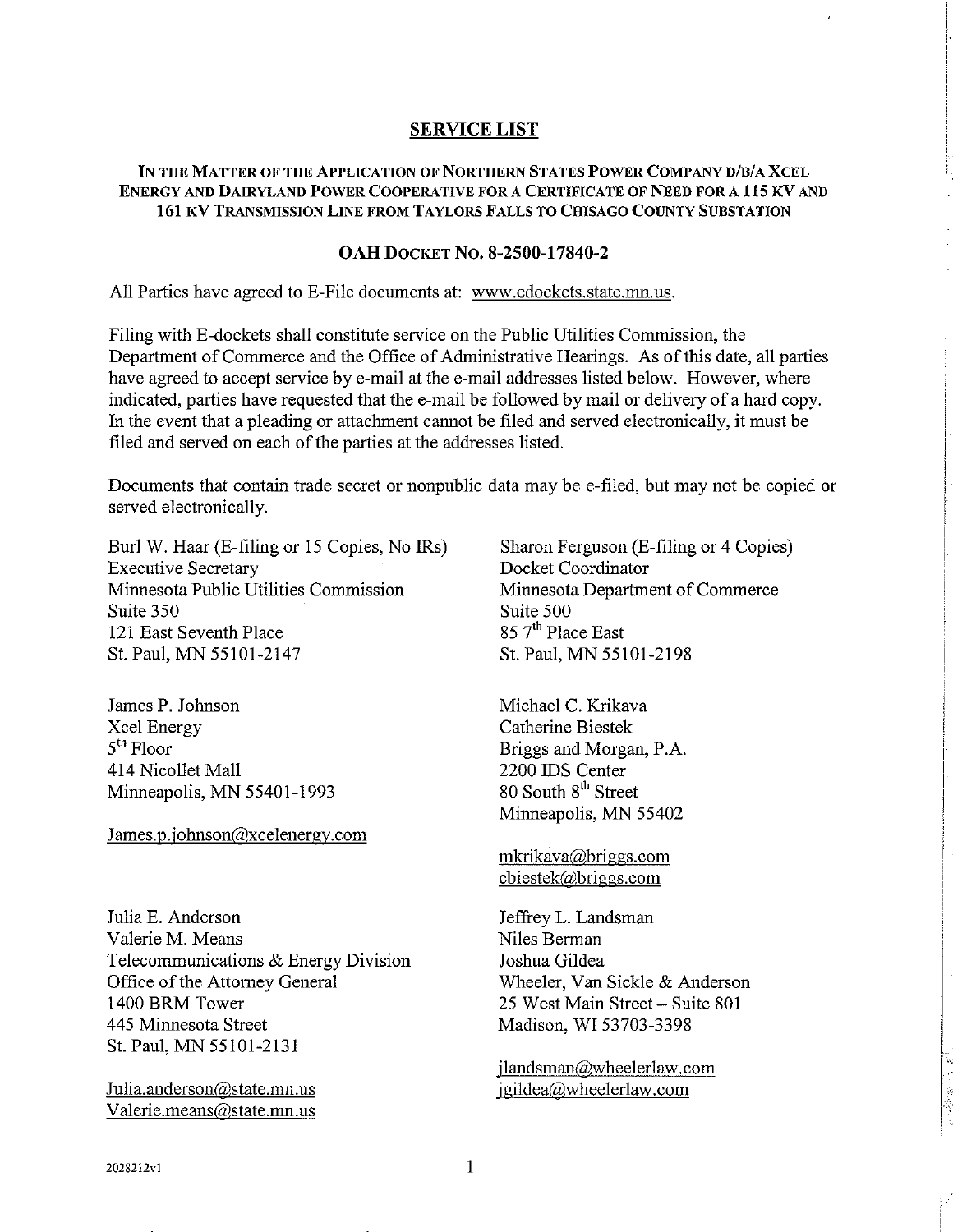### **SERVICE LIST**

## **IN THE MATTER OF THE APPLICATION OF NORTHERN STATES POWER COMPANY D/B/A XCEL ENERGY AND DAIRYLAND POWER COOPERATIVE FOR A CERTIFICATE OF NEED FOR A 115 KV AND 161 KV TRANSMISSION LINE FROM TAYLORS FALLS TO CHISAGO COUNTY SUBSTATION**

#### **OAH DOCKET NO.** 8-2500-17840-2

Curt Nelson OAG-RUD 900 NCL Tower 445 Minnesota Street St. Paul, MN 55101-2130

SaGonna Thompson Xcel Energy 414 Nicollet Mall, 7<sup>th</sup> Floor Minneapolis, MN 55401-1993

John Olinger City of Lindstrom 13292 Sylvan Avenue Lindstrom, MN 55045

jolinger@cityoflindstrom.us

Chuck Thompson Dairyland Power Cooperative P.O. Box 817 3200 East Avenue South Lacrosse, WI 54602-0817

### cat@dairynet.com

Carol Overland Overland Law Office P.O. Box 176 Red Wing, MN 55066

#### overland@redwing.net

Bill Neuman Shellene Johnson C/O Bill Neuman 18837 Osceola Road Shafer. MN 55074

ayelink@frontiernet.net

### **COURTESY COPY TO REPORTER:**

(Pleadings, Testimony, No IRs)

Janet Shaddix Shaddix & Associates Suite 122 9100 West Bloomington Freeway Bloomington, MN 5543 1

### jshaddix@janetshaddix.com